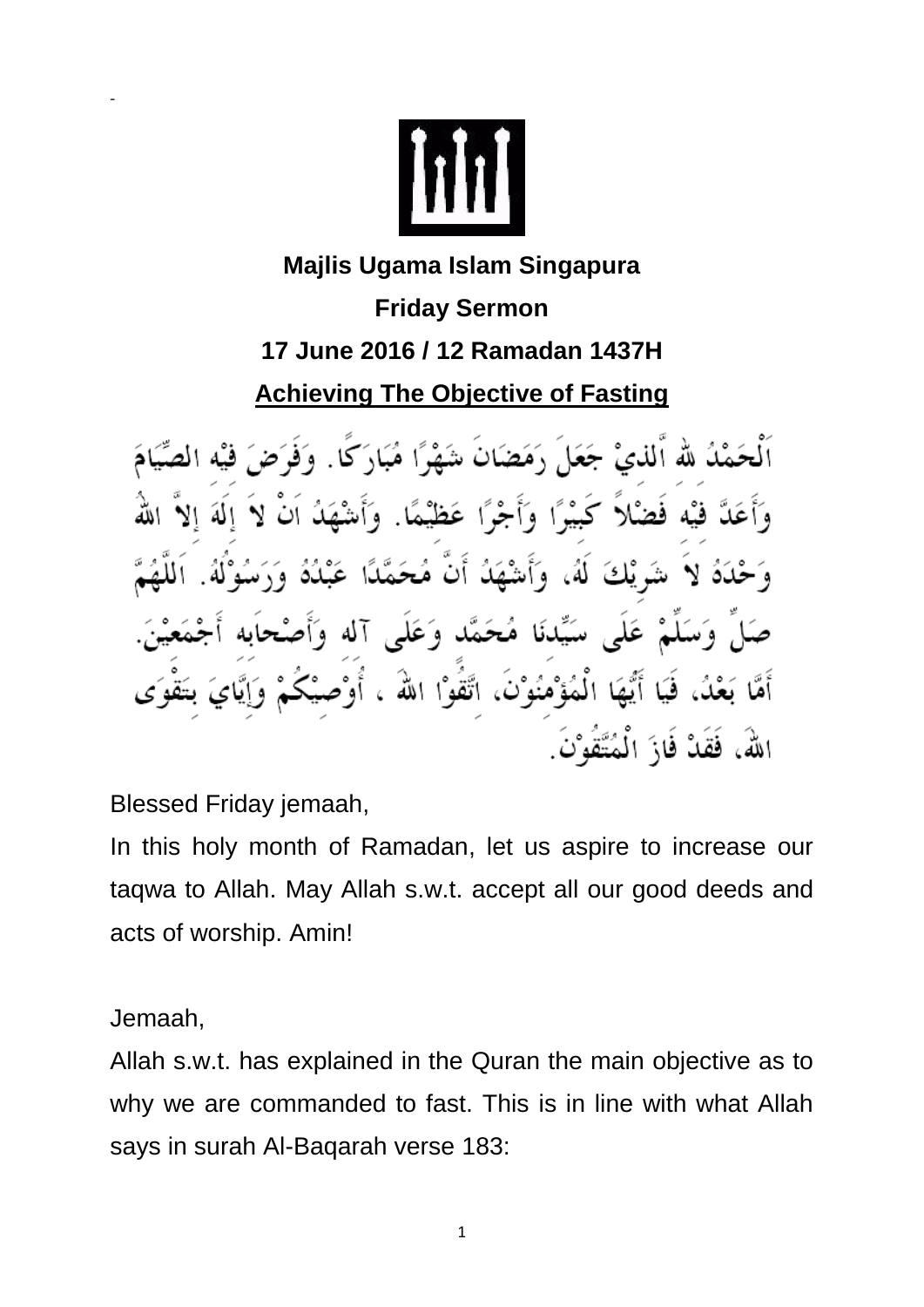Which means: *"O you who have believed, decreed upon you is fasting as it was decreed upon those before you that you may become righteous."*

However, what does it mean by being righteous or having taqwa as meant in this verse? What are the features of a person who is righteous?

Let us then reflect upon verses 133-134 in Surah Ali-Imran:

﴾ وَسَادِعُوٓاْ إِلَىٰ مَغۡفِرَةِ مِّن زَّبِّكُمۡمَ وَجَنَّةٍ عَرَضُهَا ٱلسَّمَلَوٰتُ وَٱلْأَرْضُ أَعِدَّتْ لِلْمُتَّقِينَ ۚ ۚ ٱلْآَيَانَ يُنفِقُونَ فِى ٱلسَّرَآءِ وَٱلضَّرَآءِ وَٱلْكَنظِينَ ٱلْعَيْظ وَٱلْعَافِينَ عَنِ ٱلنَّاسِّ وَٱللَّهُ يُحِبُّ ٱلْمُعۡسِنِينَ ۚ لَا ٱلَّٰهِ

Which means: *"And hasten to forgiveness from your Lord and a garden as wide as the heavens and earth, prepared for the righteous. Who spend [in the cause of Allah] during ease and hardship and who restrain anger and who pardon the people and Allah loves the doers of good."*

These verses emphasise that taqwa does not merely mean keeping to ourselves and thinking of our own fate. In fact, the verses remind us that as we improve our relationship with Allah, it should drive us to bring hope and to extend help to the needy around us. A righteous person is not just one who merely sits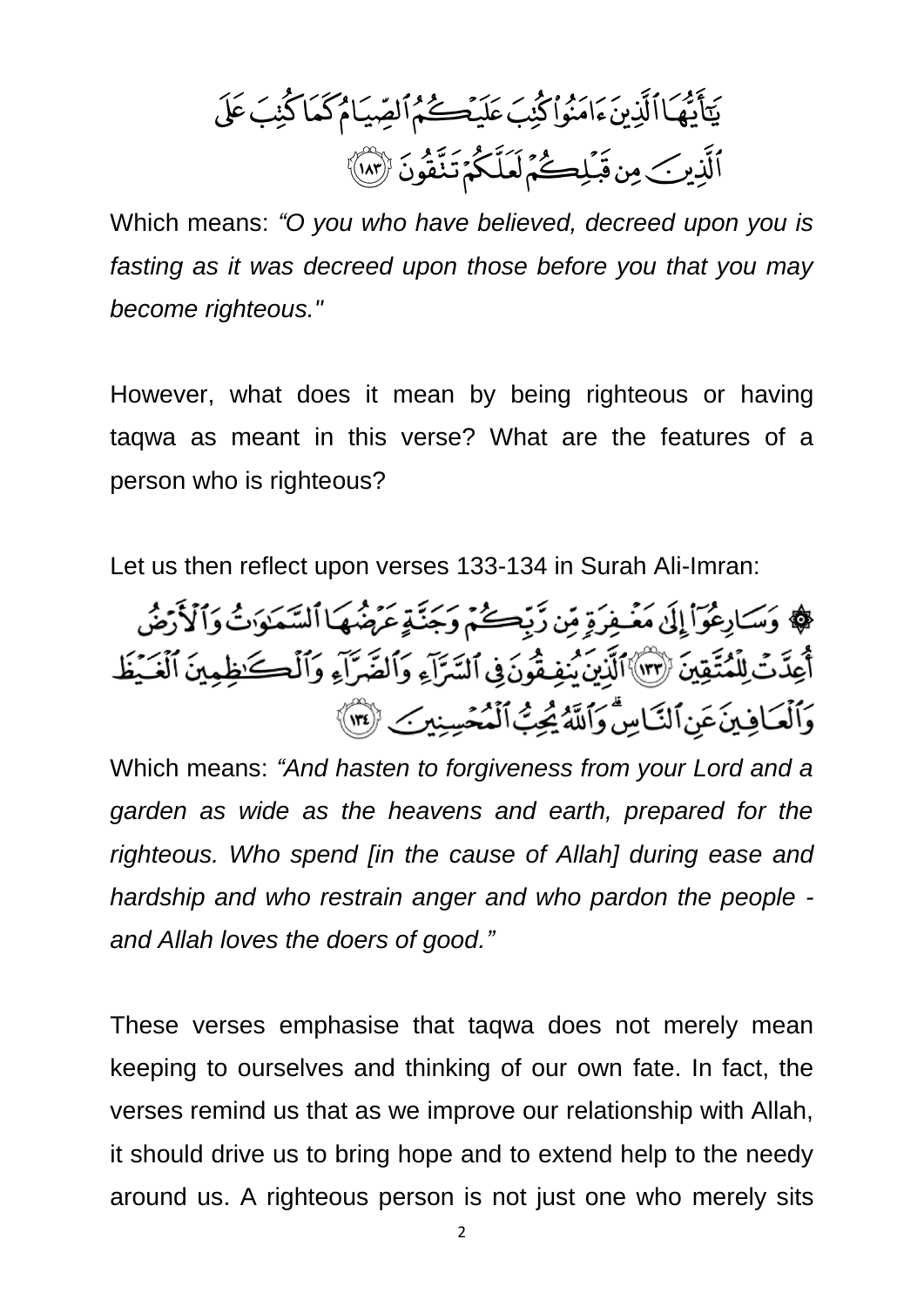on the prayer mat and continuously making tasbih. Instead, he is one who makes tasbih and at the same time, gets on his hands and feet to help those in need. As he enjoins good relations with others, he will keep his lips moist making zikir, remembering Allah. And among his acts of worship is being kind to his neighbours, smiling and saying good things to them. That is how a righteous person is  $-$  as he improves his relationship with Allah, he also improves his relationship with humankind.

Let us look at a hadith. Rasulullah s.a.w said:

لاَ يُؤْمِنُ أَحَلُكُمْ حَتَّى يُحِبَّ لِأَخِيهِ مَا يُحِبَّ لِنِفْسِهِ

Which means: *"None of you has faith until he loves for his brother what he loves for himself."* [Hadith reported by Imam Al-Bukhari and Muslim]

Notice how Rasulullah s.a.w. associated iman with keeping good relations with others. Imam An-Nawawi was of the opinion that what is meant by "brother" in this hadith is our fellow humankind, regardless of race, religion and inclinations.

Jemaah,

This is a holy month, a month of goodness, and a month of doing *Al-Ma'ruf*. Ramadan is the perfect opportunity for us to ensure that our ties with the community are maintained. This is what it means by achieving taqwa. Taqwa motivates us to find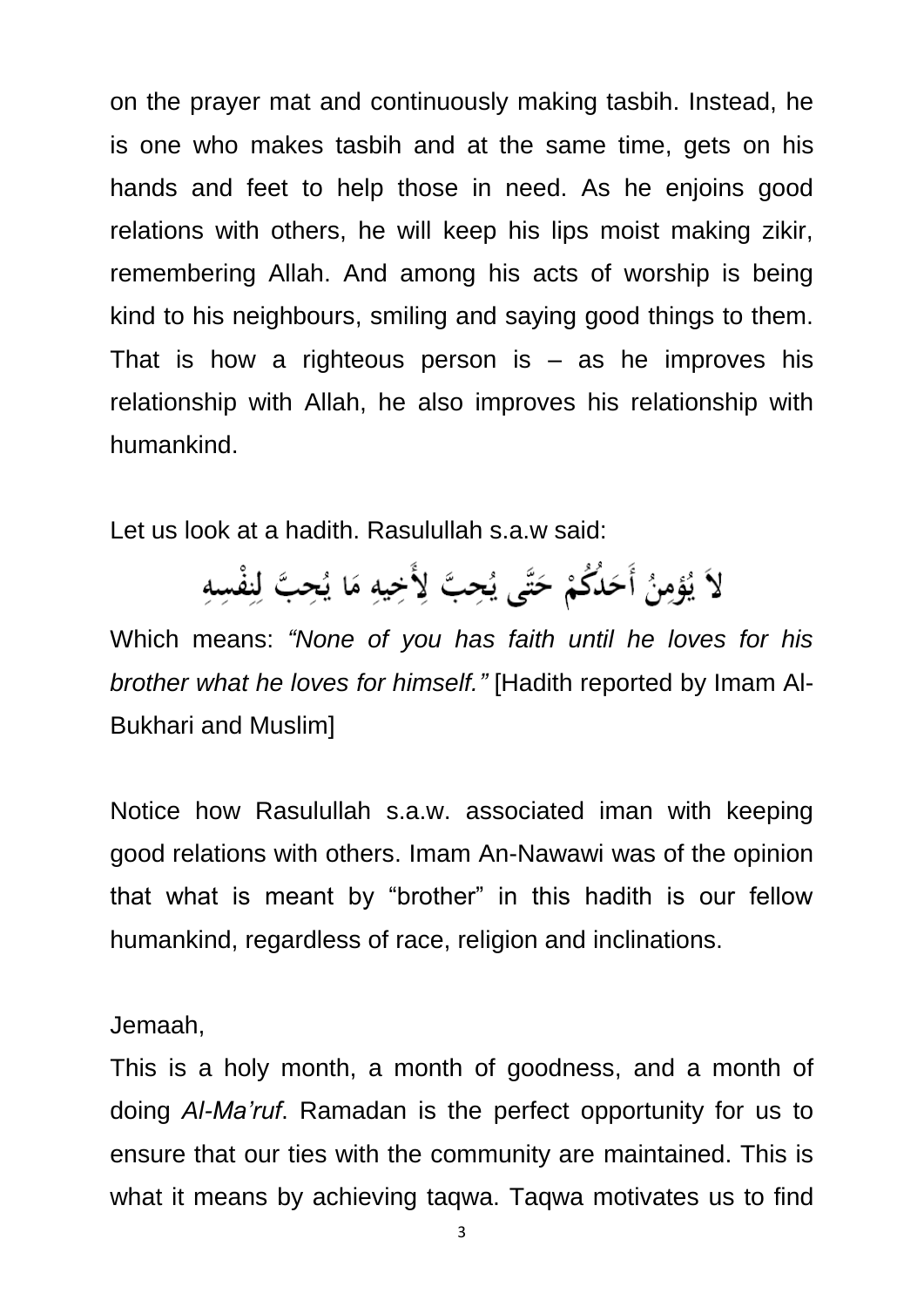opportunities to do good, spread ihsan and help those who are in need.

Alhamdullilah, this spirit has always been kept alive within our community. We have seen, and continue to witness, good traditions such as sharing our meals with our neighbours. Many are also inspired to carry out community service projects throughout Ramadan, including helping the poor and needy, preparing meals for the breaking of fast and so on.

## Jemaah,

If we take a step back and reflect upon our acts of worship or ibadah throughout Ramadan, they are meant to develop our taqwa. We endure thirst and hunger in the day, so that we can try to develop empathy for those who are less fortunate than us. The same goes for paying zakat fitrah in this month. Its aim is to ensure that we share our wealth with those who are in need. Hopefully by doing so, Allah will widen the doors of goodness for us, just as we have helped to ease the plight of others.

## Jemaah,

Let us ensure that we do not waste food and indulge in wastage in our spending – whether it is for breaking of our fast, or in our household spending. When we buy too much food, the excess ends up being thrown away. Yet, we all know that at this moment, there are thousands of refugees who are homeless,

4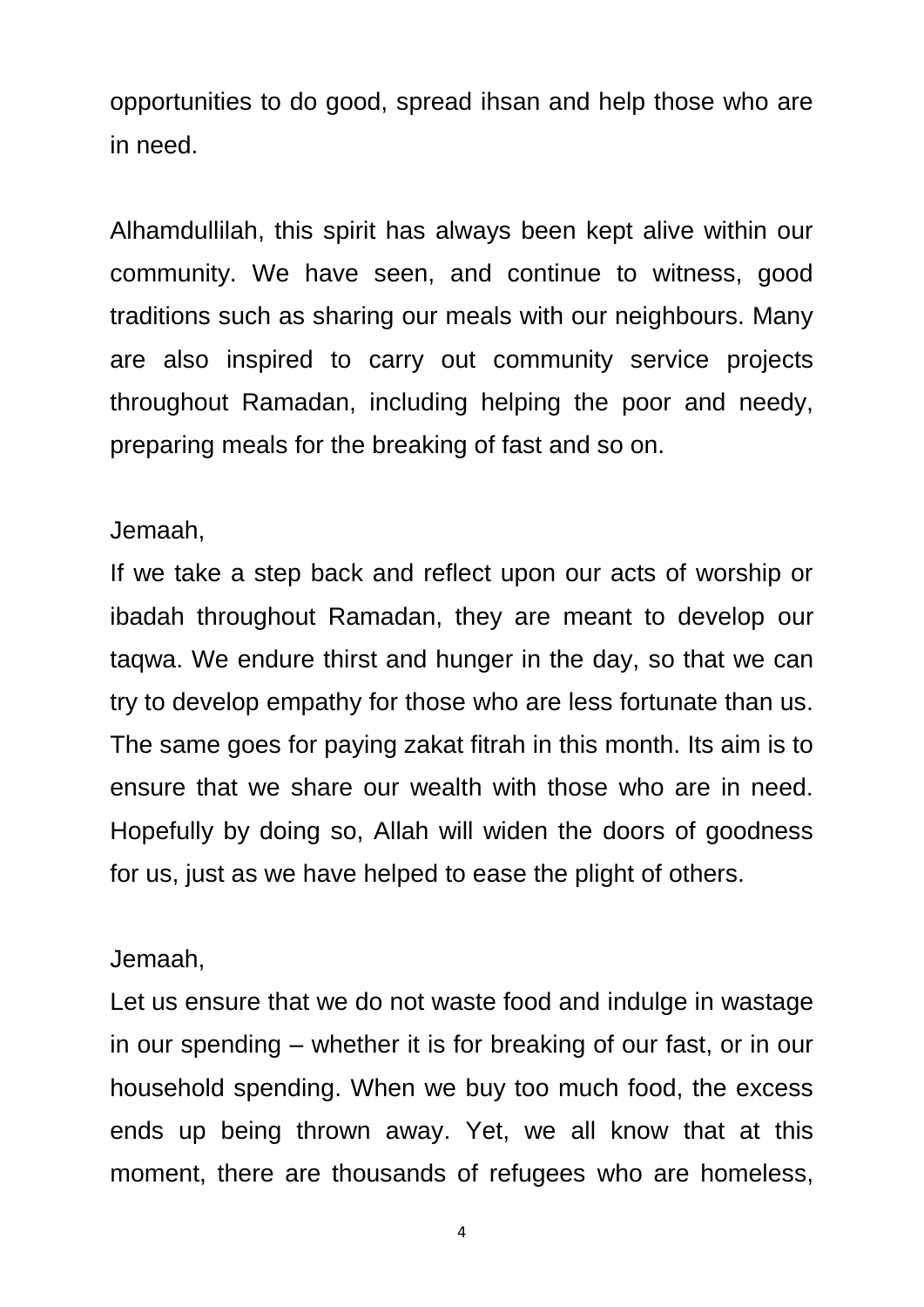without a roof or decent shelter over their heads, no food to feed their hungry families and no clean clothes. In fact, we may also have neighbours who are not as blessed to enjoy food that is as delicious as the spread we enjoy on our table. So, instead of spending excessively, is it not better if we put aside that money to be donated to them for their Ramadan needs?

True taqwa is when our hearts whisper such feelings to us. This is because, a heart that is filled with taqwa cannot bear to see others in misery while we live excessively.

Beloved jemaah,

Grab the opportunity of this blessed month to strive to achieve that level of taqwa. Build our relationship and ihsan to Allah s.w.t. and at the same time, develop ihsan (compassion) for others. Make this Ramadan, the Ramadan where we change ourselves, shape our character and values. Let's make this Ramadan a Ramadan that will have a positive impact on our lives; not one that leaves us without us having changed for the better.

Rasulullah s.a.w. once reminded us that the biggest losers are those who left Ramadan with their sins unforgiven, and those who left Ramadan without having grabbed the merits of this month*.* He is still living a life full of sins and mistakes, instead of

5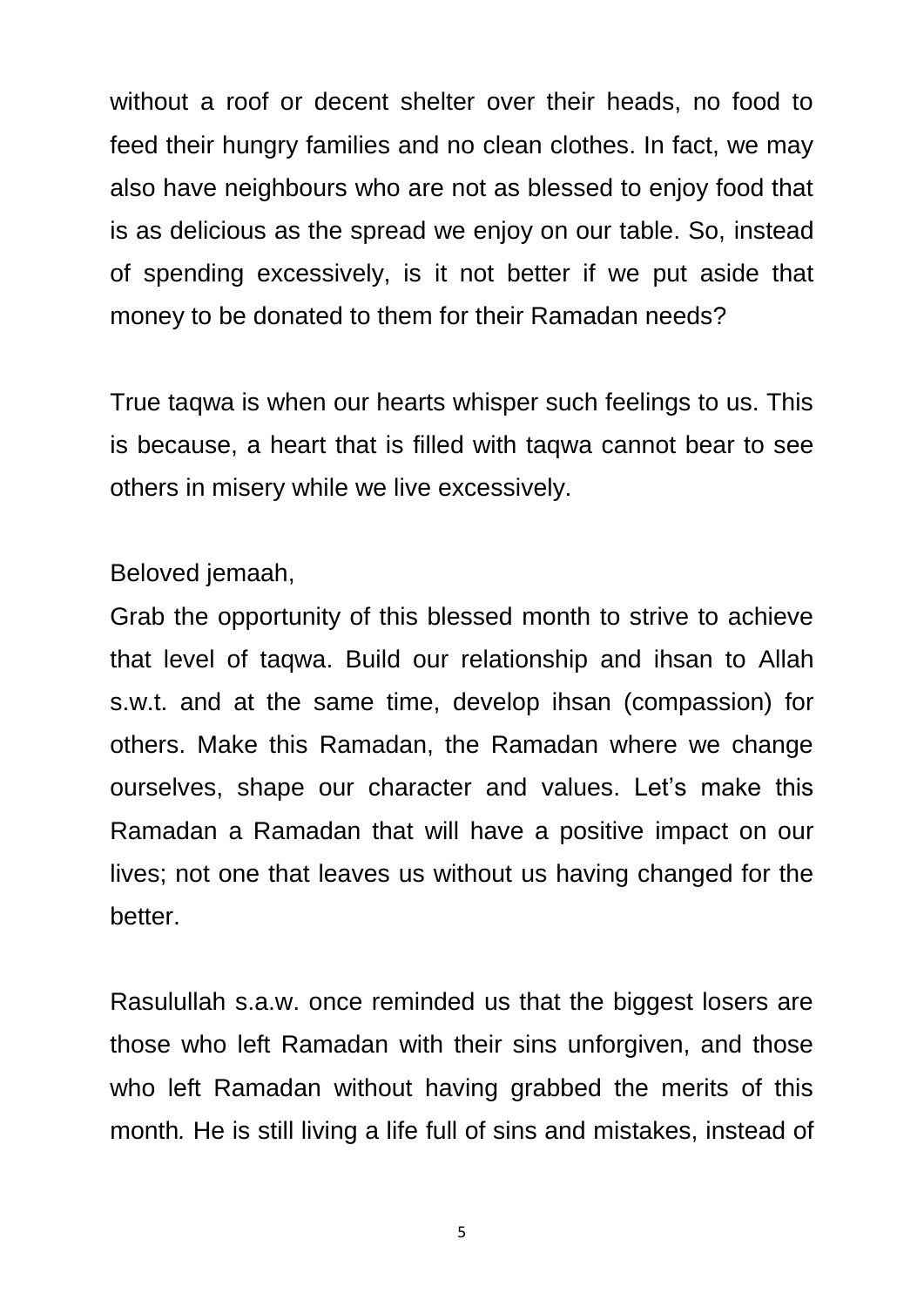taking advantage of Ramadan as the month of mercy and forgiveness.

Hopefully as we strive to gain the merits in this month, we are able to share its beauty with our family members, and at the same time, develop a harmonious and loving family that is obedient to Allah s.w.t. Ramadan is a month where supplications are being fulfilled. So let us pray that Allah will fulfil every hope and dream that we have in our hearts. Jemaah, let us raise our hands and seek from Allah s.w.t.:

اَللَّهُمَّ لَكَ الْحَمْدُ عَلَّىَ مَا يَسَّرْتَ لَناَ مِنْ صِياَمٍ وَقِياَمٍ، وَلَكَ الشُّكْرُ عَلَيَ مَا أَعْطَيْتَناً مِنَ النِّعَمِ. اَللَّهُمَّ ارْحَمْناً بِالقُرْآنِ، وَاجْعَلْهُ لَناَ إِمَاماً وَنُوْراً وَهُدًى وَرَحْمَةً، اَللَّهُمَّ ذَكِّرْناَ مِنْهُ مَا نَسِيْناَ، وَعَلِّمْناَ مِنْهُ مَا جَهِلْناَ، وَارْزُقْنا تِلاَوَتَهُ آناَءَ اللَّيْلِ وَأَطْرَافَ النَّهَارْ ، وَاجْعَلْهُ لَناَ حُجَّةً يَا رَبَّ الْعَالَمِينْ.

Allahumma ya Rahman, ya Rahim. Make the Quran the light that enlighten our hearts, the guidance in our lives, the cure to our sadness, the cure of all our illnesses, and the redeemer of our sins. Make us your servants who uphold the Quran, and make us amongst whom You are pleased with.

Allahumma ya Khabir, ya Alim. Ya Allah, we beg of You, grant us the love for Your book, and the love to recite Your book. Grant us the love to learn about Your book, the love to obey all

6